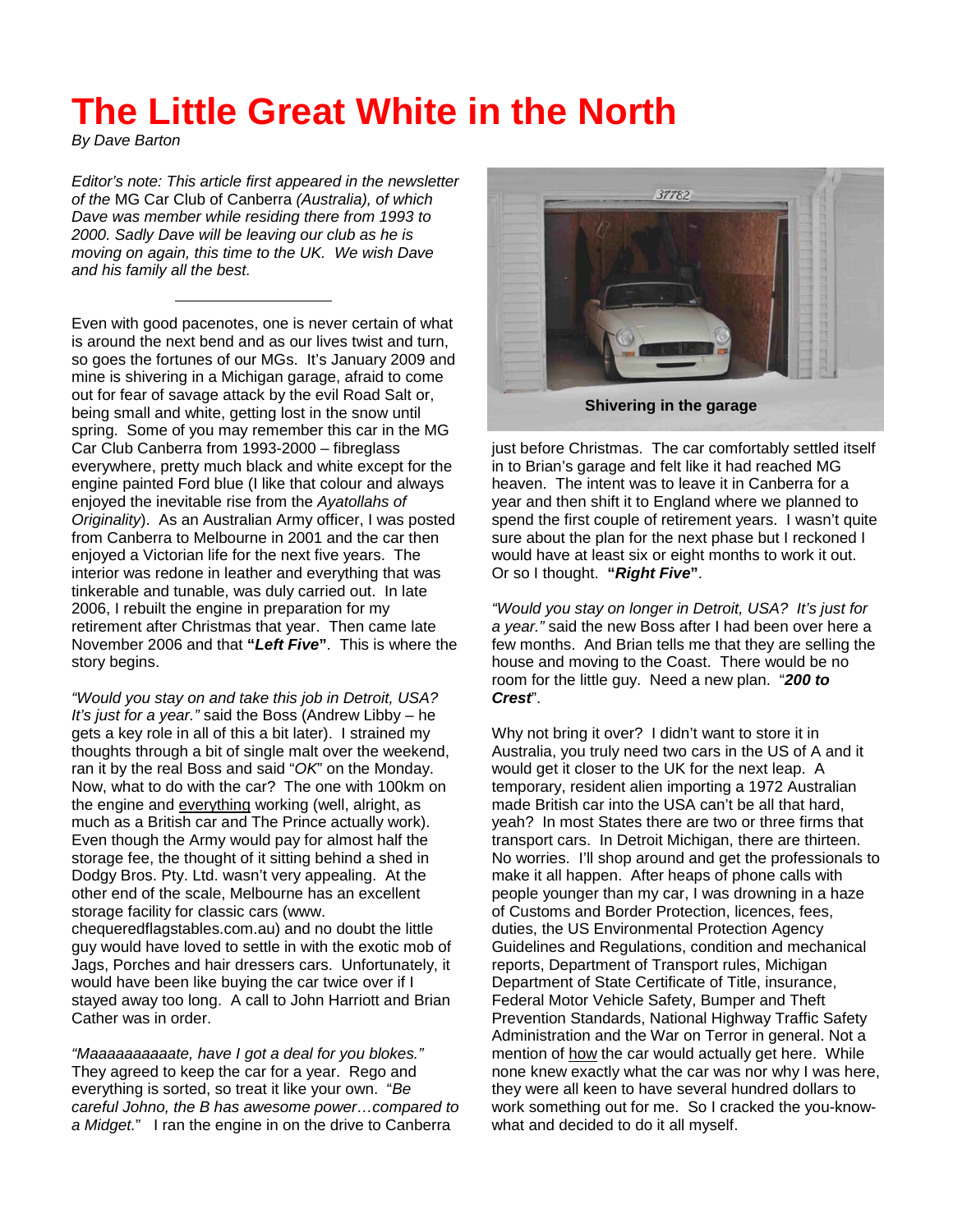A bit of research and a few calls to those who put things on big boats and the plan came together. As long as I didn't sell the car, took it with me when I left and promised not to leave too much used engine oil on Detroit streets, the US officialdom said I could bring it in with no trouble at all. The biggest part in the success of the move was the help back in Oz from John, Brian and Andrew. John retrieved the car from Brian's garage, put it on the Club trailer (not it's first time on there by a long shot!) and hauled it to Andrew in Melbourne. On 1 March, Andrew got the car on the *MV Tamerlane* bound for Baltimore. (see Wallenius Wilhelmsen Logistics at http://www.2wglobal.com/www/wep//) I then laid awake until 24 April thinking about all the things that could go wrong. I flew over to Baltimore early that morning and took a taxi to the Marine Terminal. The ship had docked a couple of hours earlier and the WW staff said they would let me know as soon as the car came off. I hardly had time to finish the coffee they kindly gave me when its arrival was announced. They even brought it around to the front door and handed me the keys. What

excellent service! There was not a scratch anywhere and even the golf umbrella was still in the boot. After one quick signature, I flipped

the top down and



headed for Detroit. It was a brilliant drive in the warm, spring sunshine. It was already ANZAC Day back home so it was just a wonderful feeling all around. The car purred all the way to the Motor City. Before long, it was proudly wearing its new Michigan licence plate with my not-as-yet patented Australia-USA adaptor mount.

It's great fun zipping by and around the Detroit mastodons. I've become very familiar with hubcaps and eye-catching bumper stickers. I joined the Windsor-Detroit MG Car Club. The international camaraderie gives the club a unique character. Meetings alternate across the border so I have to remember to take my passport to every second one. We have felt very welcome in the Club and if you change the place names and accents, it's just like the MGCCC. I think the little guy enjoys showing the other cars the proper side for the steering wheel. Still, it's a bit of a stretch at parking garages when you are by yourself with the top up.

Last summer a few of us went over to the *British Sports Car Club of London Classic* in Ontario, Canada. There were over eighty cars with thirty-two MGs. The car took first place in its category. Must have been the Down Under novelty factor perhaps? There is an active undercurrent of British car enthusiasts in North America with no shortage of events. Each year the Detroit Triumph Sportscar Club hosts the *Battle of the* 



*Brits* which draws three hundred cars. In the last one, the WDMGC took the prize from the Triumphs for the greater number of cars. Now, THE major outdoor car event in Detroit is the *Woodward Dream Cruise*. On a Saturday in mid-August, more than 40,000 muscle cars, street rods, custom, collector and special interest vehicles cruise the 16 miles of Woodward Avenue. The natives, with lawn chairs and eskies, fill the verges along the route. Only in Detroit would over a million people sit on the curb all day to watch traffic! The car and I enjoyed a great day out flying the flag and thoroughly enjoying the automotive atmosphere. With